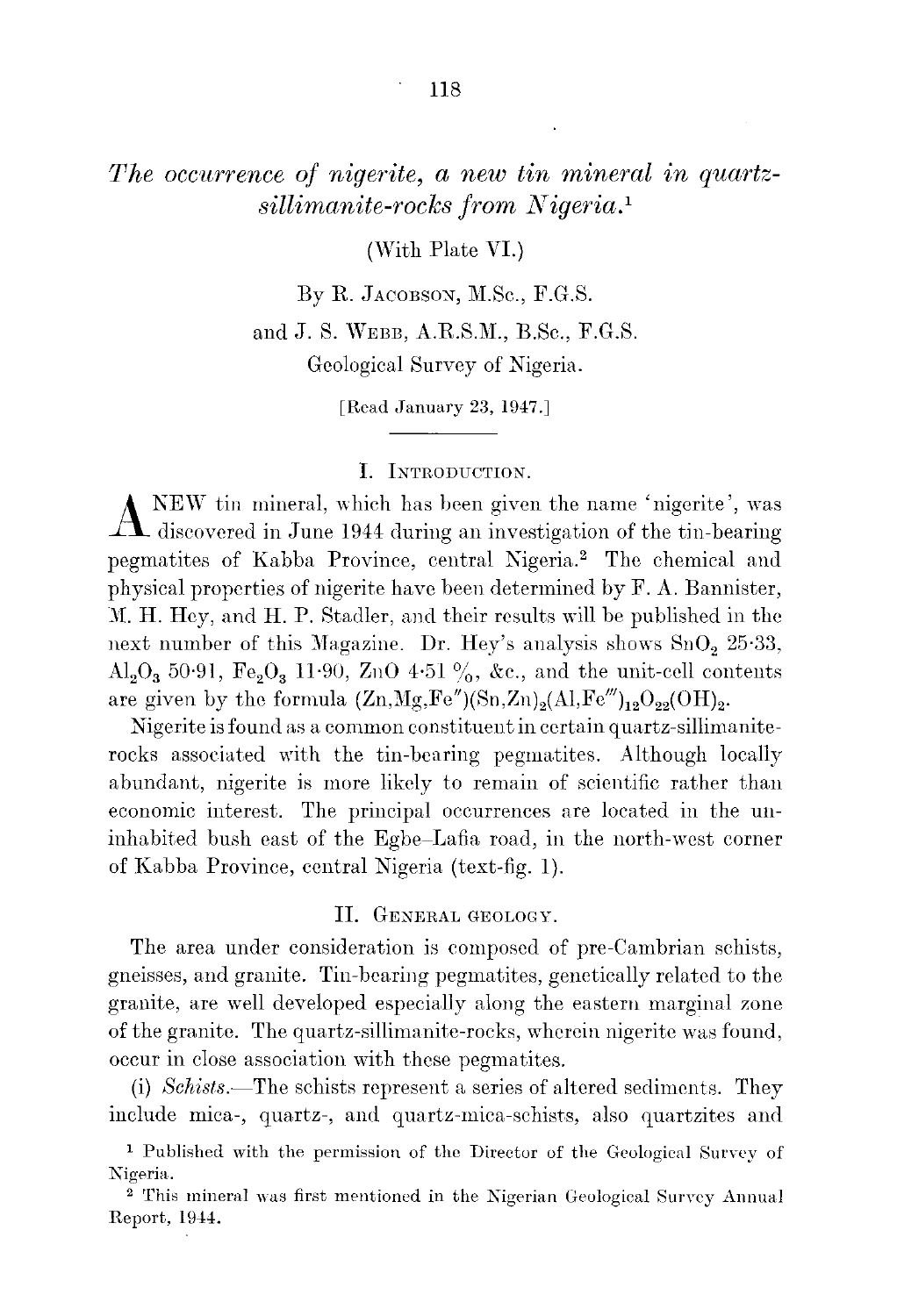

TEXT-FIG. 1. Simplified geological and locality map of the area in which the **nigerite- bearing rocks occur.**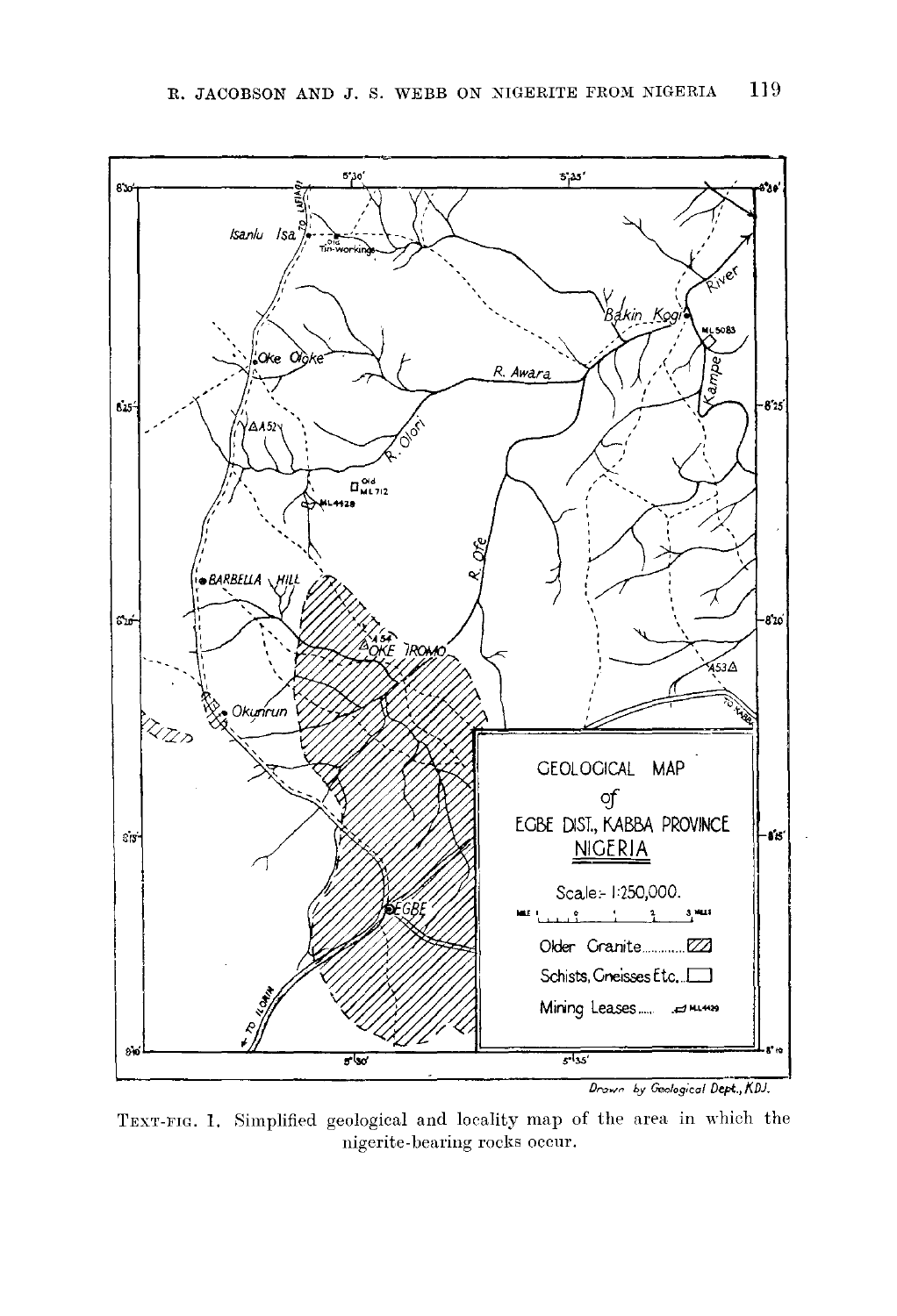quartz-sillimanite-schists. Garnetiferous granulites and massive amphibolites are well developed locally. The regional trend of the foliation of these rocks is N.-S.

(ii) *Gneisses.~* The gneisses consist of banded granite-gneiss and soft felspathic gneiss, grading imperccptibly into schist.

(iii) *Granite.*—The Egbe Granite, which occupies the south-central part of this area, is a member of a suite of 'Older Granites', with which the tin-bearing pegmatites are genetically related.<sup>1</sup> The rock is a porphyritic biotite-hornblende-granitc, which in places is distinctly gneissose. Pegmatites are particularly \vell developed around the eastern margin, and the granite itself is traversed by numerous small pegmatite dikes. It is interesting to note that the Older Granites, of which the Egbe outcrop is a member, are older than the Younger Granites of north-central Nigeria, with which the main period of tin mineralization is related.

### **III.** PEGMATITES.

The detailed mineralogy and paragenesis of the pegmatites have recently been described by the authors.<sup>1</sup> The pegmatites may be divided into three groups, according to their mineralogical composition. They may be further subdivided into 'simple' and 'complex' varieties, depending upon the extent to which they had been affected by latestage albitization. In addition to these three groups the pegmatite suite also includes quartz-tourmaline veins and quartz-sillimanite veins.

*(a) Microcline-quartz-pegmatites.~The* bulk of the pegmatites within the Older Granites are simple microcline-quartz types. They also occur in the schists and gneisses but they are not so numerous as the microclinequartz-muscovite-pegmatites. The complex varieties sometimes contain cassiterite and columbite-tantalite.

(b) *Microcline-quartz-mica-pegmatites.*—The bulk of the economic deposits of cassiterite and columbite-tantalite occur in association with the albitized microcline-quartz-muscovite-pegmatites in the schists and gneisses. Microcline-quartz-biotite-pegmatites are well developed in the contact zone of the Egbe Granite. They are sometimes albitized to an appreciable degree but are invariably poorly mineralized.

*(c) Quartz-mica* veins.~These occur only in the schists and gneisses and are always smaller than the average felspathic pegmatite. They are composed of coarse muscovite and glassy quartz and sometimes contain

<sup>1</sup> R. Jacobson and J. S. Webb, The pegmatites of central Nigeria. Bull. Geol. Surv. Nigeria, 1946, no. 17.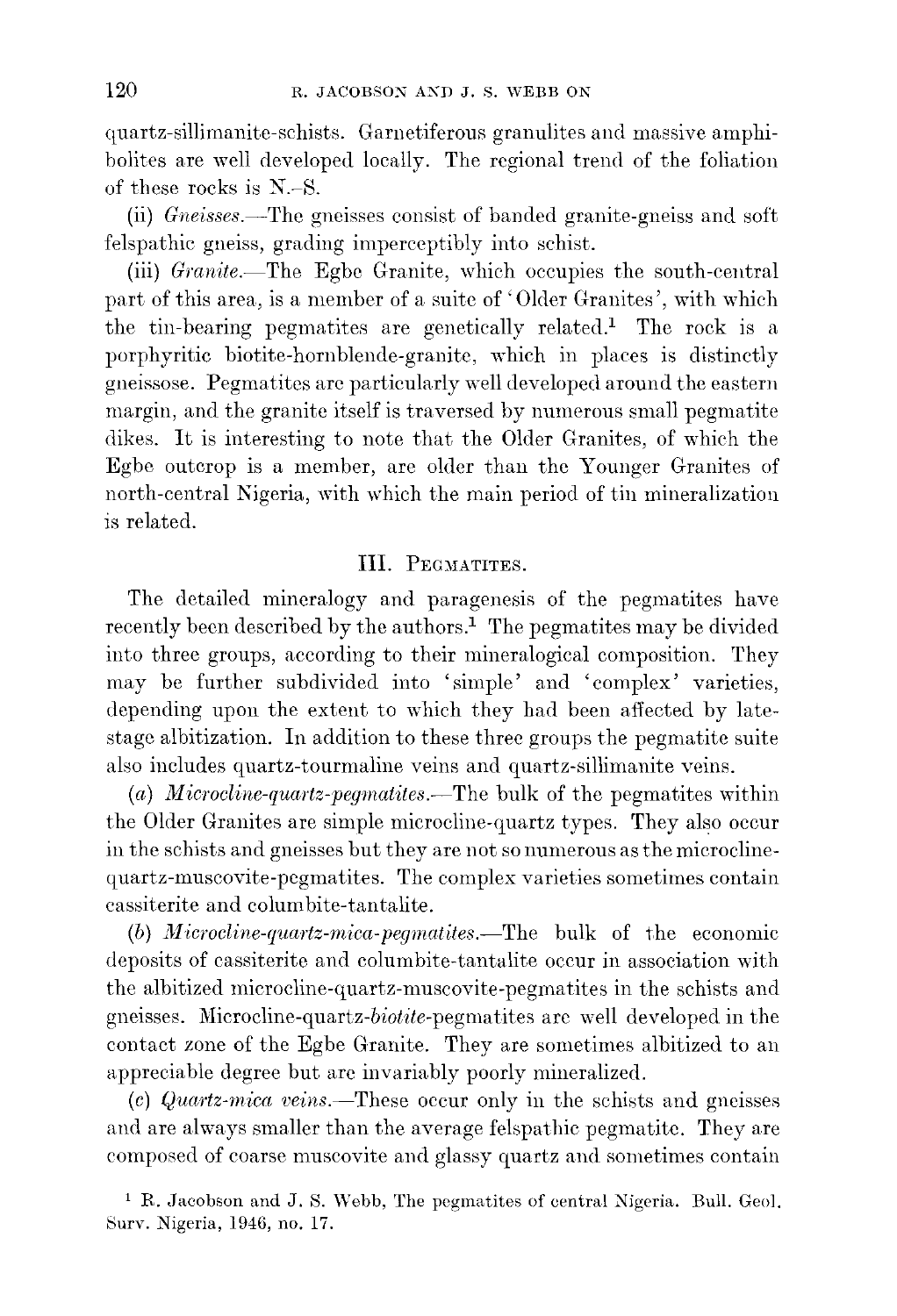cassiterite, columbite-tantalite, and other accessory minerals. The mica is orientated roughly perpendicular to the walls of the vein.

A quartz-mica marginal facies is commonly present on the walls of the microcline-quartz-muscovite-pegmatites, especially on the hanging-wall.

# IV. QUARTZ-SILLIMANITE-ROCKS CONTAINING NIGERITE.

Quartz-sillimanite-rocks containing nigerite have been found at the following localities:

(a) *M.L.*<sup>1</sup> 4429: Three miles south-east of Oke Oloke, and about two miles from the contact of the Egbe Older Granite.

- (i) A large quartz-sillimanite vein which has been worked for cassiterite.
- (ii) A subordinate quartz-sillimanite facies associated with the quartz-mica margin of a large albitized microcline-quartz-muscovite-pegmatite 250 yards west-north-wcst of *(a).*

(iii) Several small quartz-sillimanite veins.

*(6) Old M.L.* 712: About two miles east of *(a* i). A large albitized microclinequartz-muscovite-pegmatite with a well-developed quartz-sillimanite facies associated with the quartz-mica margin on the hanging-wall.

*(c) Old tin-workings three-quarters of a mile east of Isanlu Isa:* A large albitized microcline-quartz-muscovite-pegmatite which has been worked for cassiterite. The quartz-sillimanite-rock was found in the spoil heaps but was not noted in situ.

*(d) M.L.* 5083: South-east of Bakin Kogi. Several intensely albitized pegmatites have been worked for cassiterite on this lease. A few small pieces of the quartz-sillimanite-rock were found in the spoil heaps, but the rock was not seen **in situ.**

Of these, *(a* i) and *(b)* are by far the best and most interesting exposures. It is perhaps worth recording that a quartz-sillimanite vein containing andalusite, garnet, and chrysoberyl has been found recently near Hoss 200 miles to the north of the Egbe area.<sup>2</sup>

(a)  $M.L.$  4429, (i) *Quartz-sillimanite* vein.—This vein (text-fig. 2) is 18-30 inches wide and outcrops over a distance of 200 feet; old tinworkings, however, indicate that it is probably at least 600 feet long. The vein strikes N.  $50^{\circ}$  E., dipping at an angle of  $40-60^{\circ}$  to the NW. Except for minor irregularities, the walls are smooth and the contact with the country-rock appears to be sharp, but weathering is too extensive for accurate observations or even to determine the precise nature of the country-rock. A most important feature is the development, in places, of a quartz-mica marginal facies which resembles closely the quartz-mica margins of some of the felspathic pegmatites and also the quartz-mica veins.

 $^1$  M.L. is the abbreviation for 'Mining Lease

2 R. Greenwood, Geology of the plateau tinfields. Interim Report Geol. Burv. Nigeria, 1945, no. 1.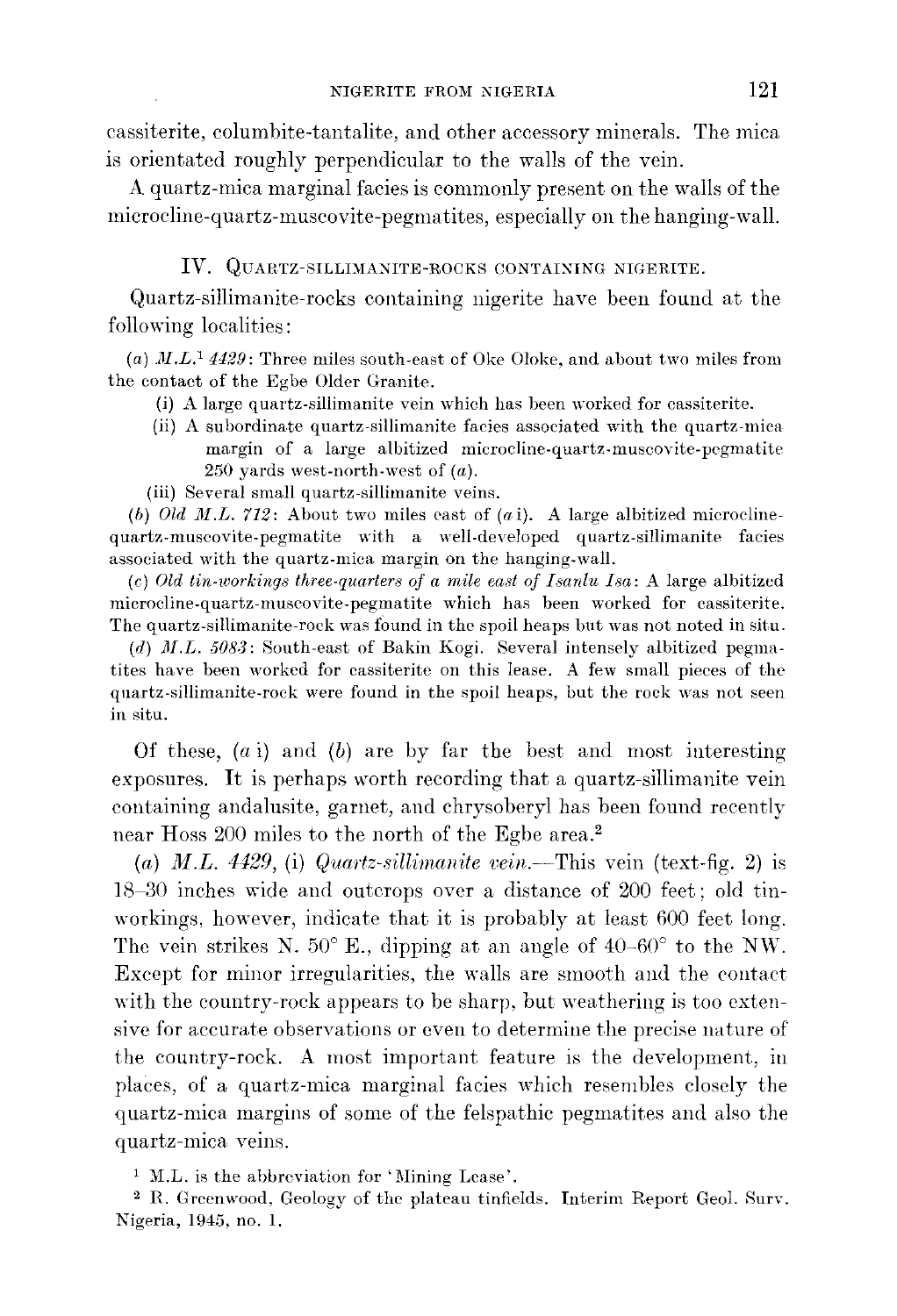The quartz-sillimanite-rock is extremely hard and tough. Quartz is abundant, and, in addition to the massive type common to these deposits, there is a very fine-grained sugary variety. Much sillimanite occurs as sheaf-like aggregates of fibrolite. Locally, andalusite, often pink in colour, becomes an abundant constituent. In addition to the normal white muscovite of the quartz-mica marginal facies, there is a very subordinate silvery-white mica distributed sparingly through the vem. Other accessory minerals include: *(a)* garnet, in segregations up



TEXT-FIG. 2. Diagrammatic section across a nigerite-bearing quartz-sillimanite vein (black). Note the discontinuous quartz-mica facies on the hanging-wall. (Locality: M.L. 4429, 3 miles north-east of Barbella Hill.)

to 4 inches in diameter, *(b)* dark brown cassiterite, and *(c)* the green spinel, gahnite. All these are scattered irregularly throughout the rock, hut gahnite may be concentrated in narrow bands parallel with the walls of the vein. Nigerite, though unevenly distrihuted, is sometimes locally abundant and is often associated and intergrown with gahnite, often as a coating on the crystal faces. Generally it occurs as isolated brown hexagonal plates up to  $\frac{3}{8}$  inch in diameter. Pale yellow tabular crystals of chrysoheryl are not uncommon.

*AI.L.* 4429, (ii) *Quartz-sillimanite facies associated with the quartz-mica III/argin* of an albitized felspathic pegmatite.-A 6-feet wide microclinequartz-muscovite-pegmatite outcrops about 250 yards WNW. of the vein mentioned ahove, trending in the same direction. The outcrop is about 300 feet long but extends some way to the SW. along the line of some old workings. A narrow hand of quartz-sillimanite-rock, containing andalusite and a little nigerite, was observed associated with the quartzmica marginal facies. This latter rock is well developed on the hangingwall, and the quartz-sillimanite band appears to occur betwcen the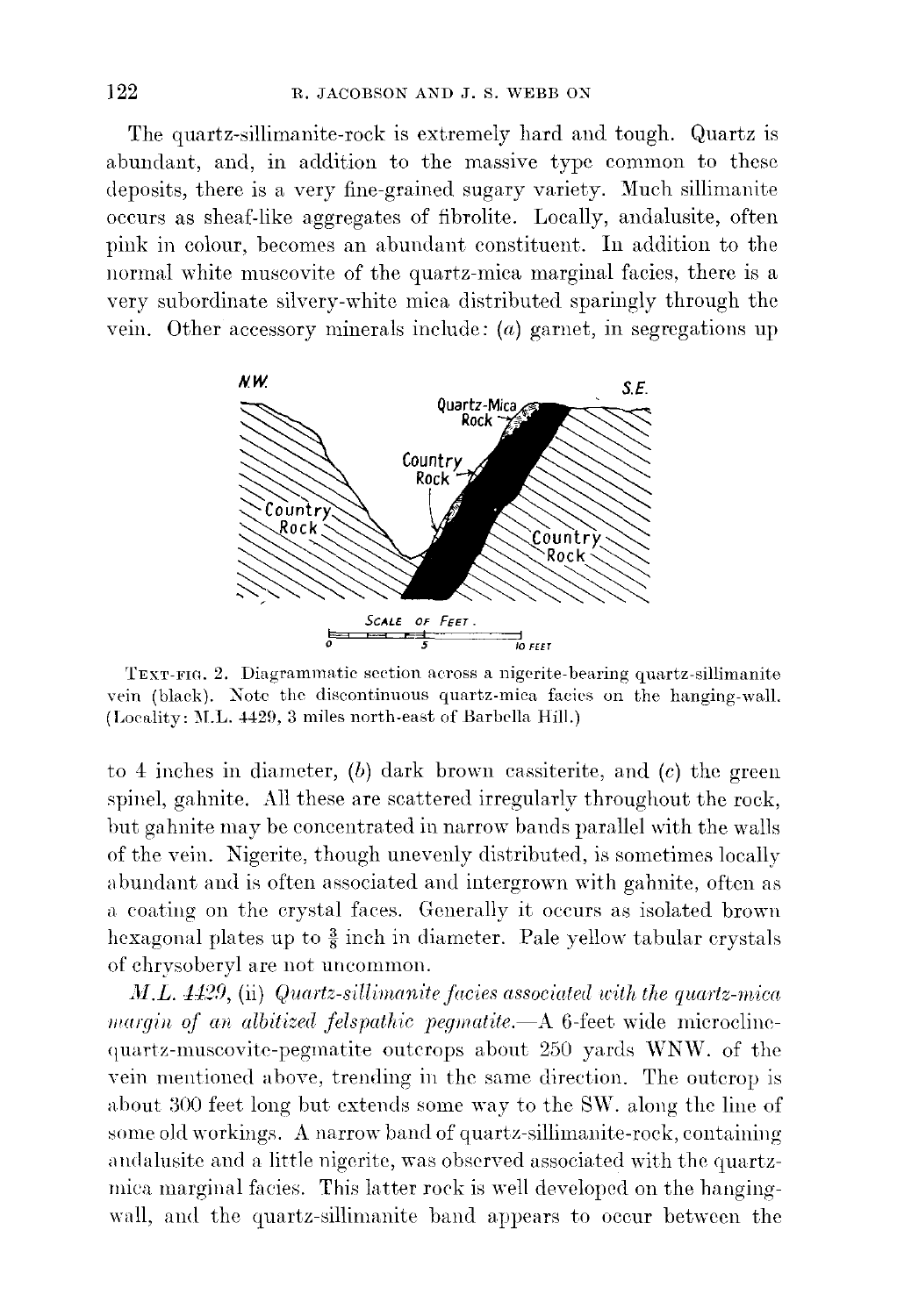quartz-mica zone and the country-rock. Spoil heaps in the old workings indicate that the quartz-sillimanite facies was also present in that part of the dike which was worked for cassiterite. The felspathic core of the pegmatite contains abundant fine-grained albite, with which the bulk of the cassiterite was probably associated-the normal association in these tin-bearing pegmatites (Jacobson and Webb, 1946, loc. cit.).

*M.L.* 4429, (iii).-Traces of nigerite were also found in several smaller quartz-sillimanite veins on this lease; these veins vary from 2 inches to 1 foot in width.

Other veins in the same locality include *(a)* quartz-mica veins, *(b)* quartz veins, and *(c)* a quartz vein carrying a little sillimanite and ilmenite. Stream concentrates in the vicinity contain a little gold.

*(b) Old M.L.* 712.-A large dike of albitized microcline-quartzmuscovite-pegmatite, which has been worked for cassiterite, outcrops on this lease. The dike is exposed for 600 feet along the strike, but prospecting trenches indicate that it continues for several hundred yards to the SSE., the strike direction being S. 23° E. The dip is variable, *30-6(P* to the ESE. As the foot-wall is not exposed, it was not possible to determine the width, which proba bly exceeds 10 feet. On the hangingwall of this dike, there is a 16-inch quartz-mica margin which grades into a quartz-sillimanite facies. This latter zone varies from an inch or so to about one foot in width, and is not always present. The bulk of the nigerite occurs in this quartz-sillimanite band; a little nigerite and gahnite are also present in the quartz-mica margin near the quartzsillimanite-rock. The relationship with the country-rock is not fully exposed (text-fig. 3), but it is probable that the quartz-sillimanite facies occurs on the contact.

The felspathic core of the pegmatite contains abundant fine-grained albite, microcline-perthite, quartz, and muscovite. Garnet, cassiterite, and other accessory minerals are also present. The quartz-sillimanite facies is similar to that described above. Again, nigerite is distributed irregularly and is sometimes associated and intergrown with gahnite and muscovite. Chrysoberyl is not uncommon. It is significant that nigerite and gahnite also occur sparingly in the quartz-mica facies.

*(c) Old tin-workings three-quarters of a mile east of Isanlu Isa.-A* few lumps of quartz-sillimanite-rock were observed in the spoil heap around an albitized microcline-quartz-muscovite-pegmatite which has been worked for cassiterite. A little nigerite and chrysoberyl occur in the quartz-sillimanite facies. Garnet and cassiterite are also present.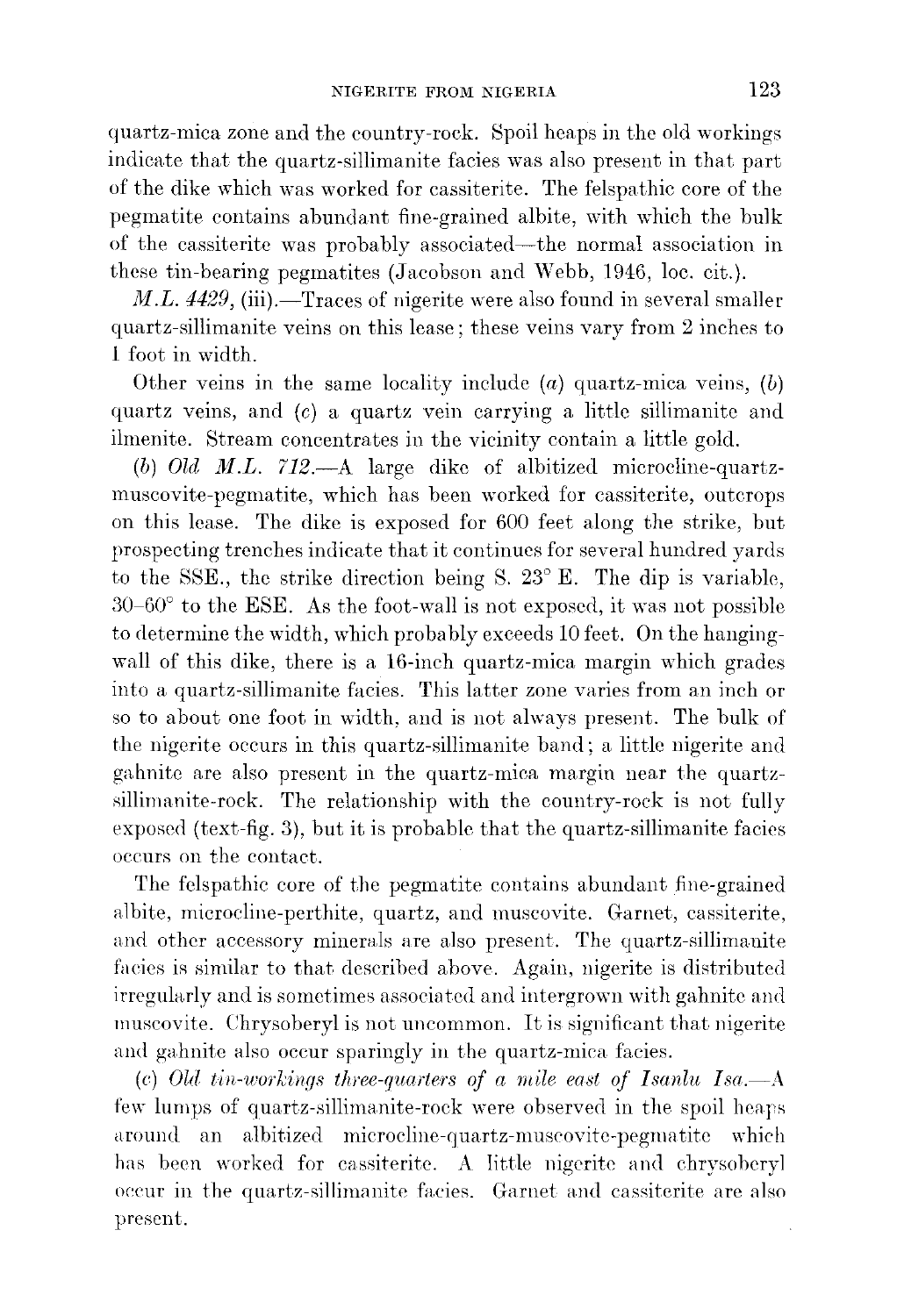$(d)$  *M.L.* 5083.—Two albitized microcline-quartz-muscovite-pegmatites have been worked on this lease. A few small pieces of the quartzsillimanite-rock were observed in the spoil heaps. A little nigerite is present.



TEXT-FIG. 3. Diagrammatic section across a complex dike on old M.L. 712. 4 miles north of Oke Iromo. Most of the dike is composed of coarse microclineperthite-quartz-pegmatite (PQ) veined and replaced by later fine-grained albitequartz-rock (A). A quartz-mica band is well developed on the hanging-wall in contact with the marginal facies, which is a nigerite-bcaring quartz-sillimaniterock (black).

#### V. MINERAL ASSOCIATIOXS.

The following lists show the mineral associations in the nigeritebearing rocks and also a connexion between them and the pegmatite suite:

I. Quartz-sillimanite-rock. II. Quartz-mica-rock. Nigcrite Quartz Sillimanite Andalusite Gahnite Garnet Chrysoberyl Cassiterite Columbite-tantalitc Silvery-white muscovite Apatite Kigeritc Quartz **Muscovite** Gahnite Garnet Cassiterite Apatite III. The common quartzmiea facies of the pegmatite suite. Quartz Muscovite Gahnite **Garnet** Cassiterite Columbite-tantalite Beryl Apatite Tourmaline

### (a) *Nigerite.*

The new mineral nigerite occurs as shiny dark-brown, hexagona plates up to  $\frac{3}{8}$  inch in diameter. In the hand-specimen it has an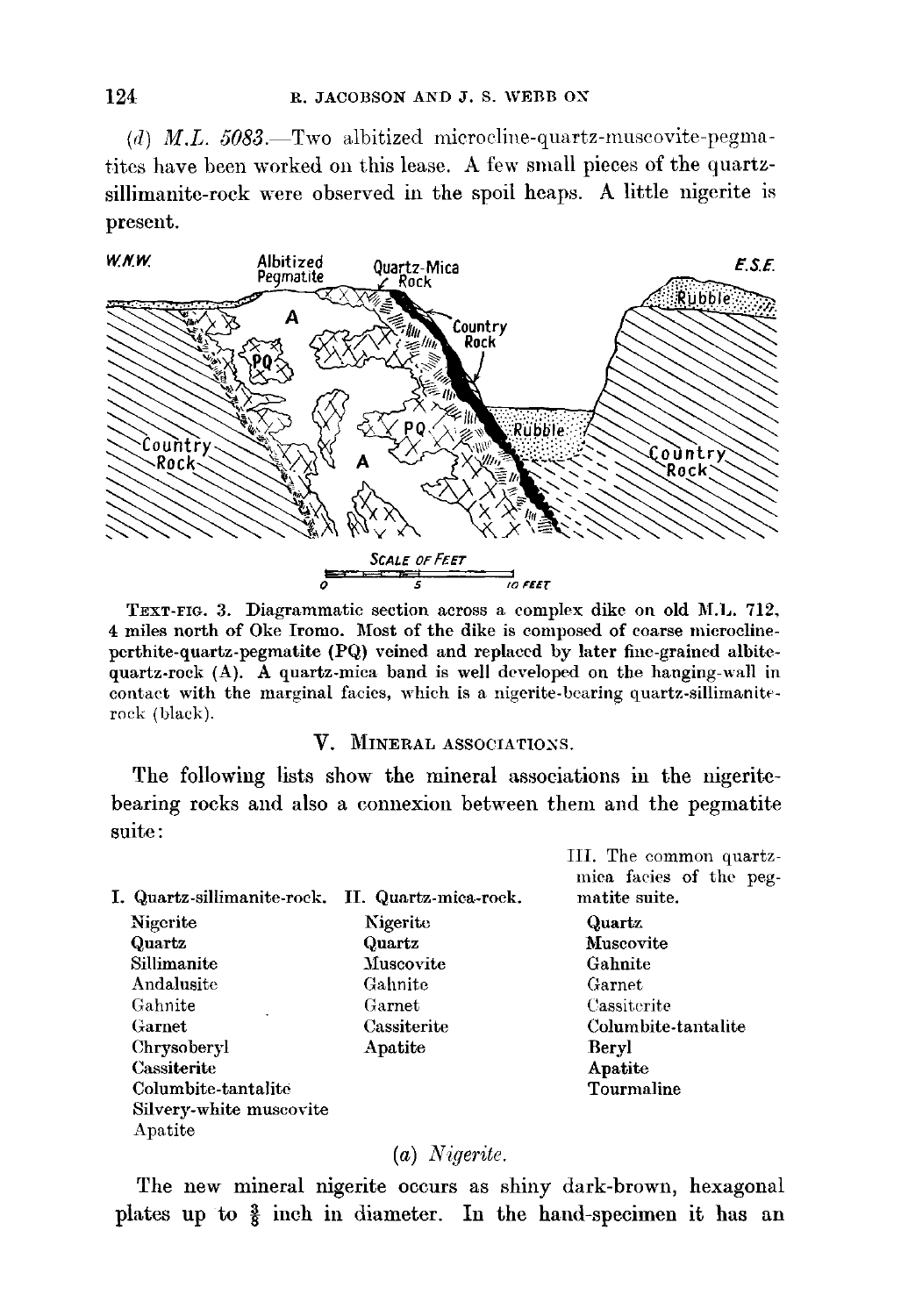appearance similar to that of thin, well-formed biotite flakes, but it is extremely brittle. Nigerite is feebly magnetic.

Basal sections are rare in thin section and nigerite is usually seen as pale brownish-yellow laths with a high relief. The laths are frequently traversed by cracks which rarely continue into the adjacent minerals. There is also a definite, though feeble, basal cleavage or parting. Crystal form is usually well developed except where displacement or 'faulting' has been caused by a post-crystallization movement. No corrosion or replacement by other minerals has taken place. Occasionally one crystal cuts across another to form a cross (pI. VI, fig. 4). Faint, patchy pleochroism is sometimes visible, Epale brownish-yellow, *w* slightly darker brownish-yellow. Basal sections, which are generally hexagonal, give a positive uniaxial figure. The birefringence is low.

Inclusions are rare and appear to be mainly quartz, though they are too small to be positively identified. Nigerite crystals are frequently surrounded by a dense mat of fine sillimanite fibres (fibrolite). In one section it is found growing on the surface of gahnite crystals, and a wedge of nigerite has been seen penetrating the gahnite. An octahedron of the latter mineral completely covered by a coating of nigerite was collected from the same locality. This relationship is quite common. Muscovite has been noted intergrown with and penetrated by crystals of nigerite (pI. VI, fig. 5).

### *(b) Associated minerals.*

*Quartz* is the most abundant constituent of the rock, and is present as an allotriomorphic mosaic of interlocking grains, which occasionally show evidence of strain. The grain-size varies considerably. It is colourless, but frequently appears to be milky owing to disseminated fine needles of sillimanite. Occasionally it encloses nigerite, cassiterite, chrysoberyl, &c. Quartz replaces andalusite extensively (pI. VI, fig. 6).

*Sillimanite* is present mainly as a mat of extremely fine fibres (fibrolite) which is brownish-grey in thin section (pI. VI, figs. 1 and 3). Occasionally it occurs as discrete crystals. It is commonly found around nigerite and cassiterite, and has also been noted surrounding garnet and residual pools of andalusite. As mentioned before, quartz is frequently riddled with needles of sillimanite, which may be arranged irregularly, in parallel orientation, or in radiating aggregates. Where quartz is replacing andalusite, any sillimanite present is confined to the quartz.

*Andalusite* originally crystallized as occasional segregations of large, pale-pink crystals; these have since been extensively replaced by quartz (pI. VI, fig. 6) and now occur as scattered, optically continuous relics. In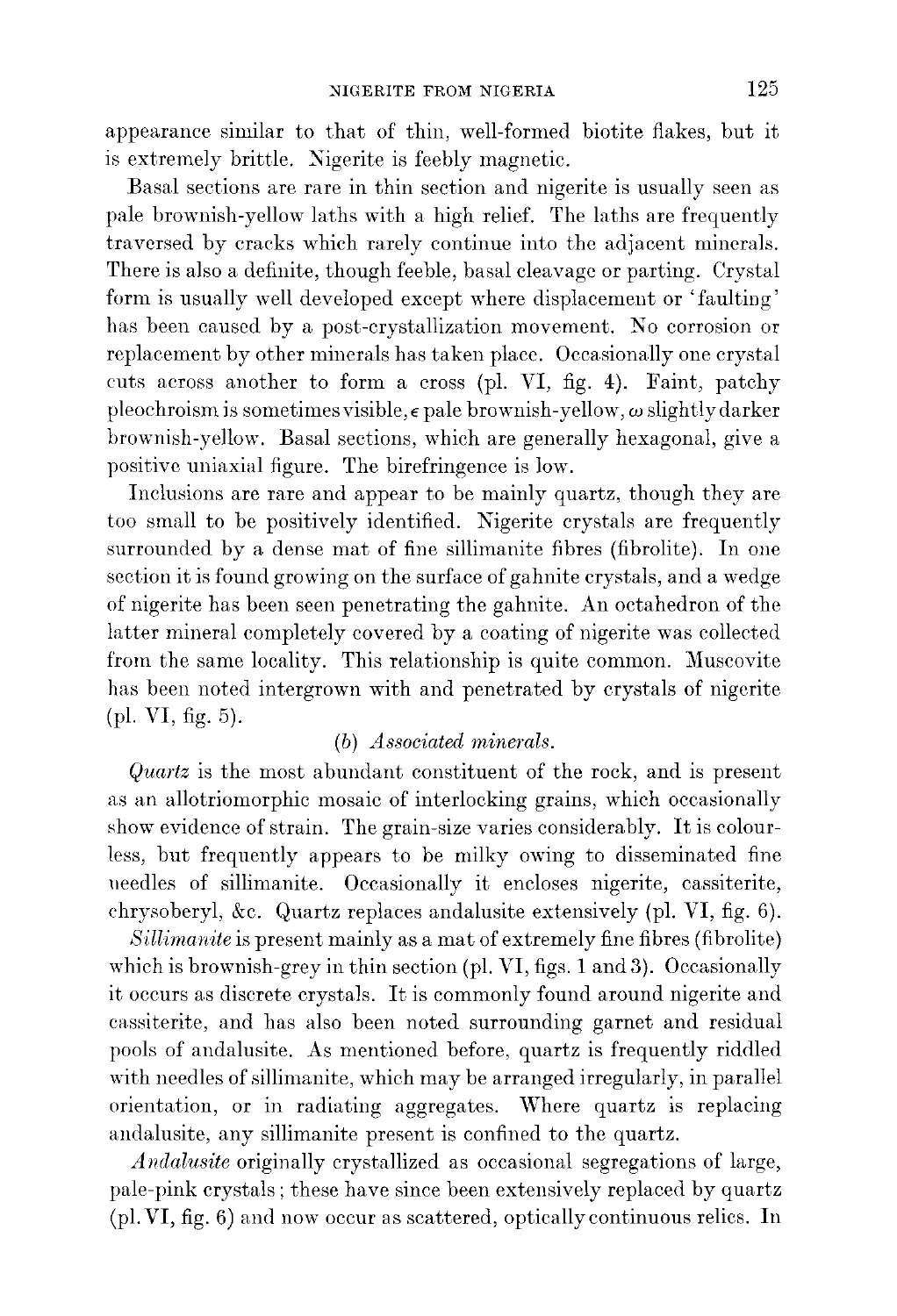some specimens andalusite apparently composed the bulk of the rock before replacement. It is usually colourless in thin-section, though when pleochroism is visible it is colourless to pale-pink. The replacing quartz may contain associated wisps of white mica, and fibrolite sometimes surrounds residual pools of andalusite.

*Muscovite,* occurring as 'books' up to  $\frac{1}{2}$  inch in diameter, is one of the major constituents in the nigerite-bearing quartz-mica-rocks. **In** sections from the quartz-sillimanite facies, however, it can only be found as subordinate interstitial wisps and flakes. In both cases it is always closely associated with quartz. Broadly speaking, sillimanite and muscovite show a tendency to be mutually exclusive in these rocks containing nigerite.

*Gahnite* is a characteristic constituent. It is invariably dark-green and occurs as irregular grains to perfect octahedra up to  $\frac{1}{4}$  inch in diameter. Gahnite contains inclusions of quartz and is often coated and intergrown with nigerite.

*Garnet* forms segregations up to 4 inches across and individual euhedral crystals  $\frac{1}{2}$  inch in diameter have been found. The garnet is red-brown in colour and is essentially free of inclusions. It is generalJy enclosed in quartz but may be surrounded by a zone of fibrolite. Decomposition has produced iron and manganese oxides, which fill cracks in the mineral and may also occur as a dendritic halo surrounding the crystal. The garnet is probably a spessartine-almandine, which is the characteristic garnet of the pegmatite suite.

*Cassiterite* occurs as irregular crystals and aggregates. As with most of the Nigerian pegmatite tinstone, it is zoned and intensely pleochroic in blood-red and brown; twinning is a common feature. Inclusions are plentiful and consist mainly of quartz and columbite-tantalite. Occasionally the textural relationship between cassiterite and quartz indicates replacement by quartz (pI. **VI,** fig. 2). Its relationship to nigerite is obscure: both are usually surrounded by fibrolite, but the cassiterite rarely shows good crystal form (pl. VI, fig. 3) and often contains inclusions, thereby differing considerably from nigerite in both respects.

*Columbite-tantalite* is present as small, black rods and grains (pl. VI, figs. 2 and 3). The tabular crystal form, as shown by a series of crosssections, resembles the habit of the coarser columbite-tantalite found in the associated felspathic pegmatites and quartz-mica veins. Furthermore, some grains show deep red-brown, translucent edges possessing a high relief, and are pleochroic. Columbite-tantalite occurs enclosed in cassiterite and nigerite. It is most commonly concentrated in quartz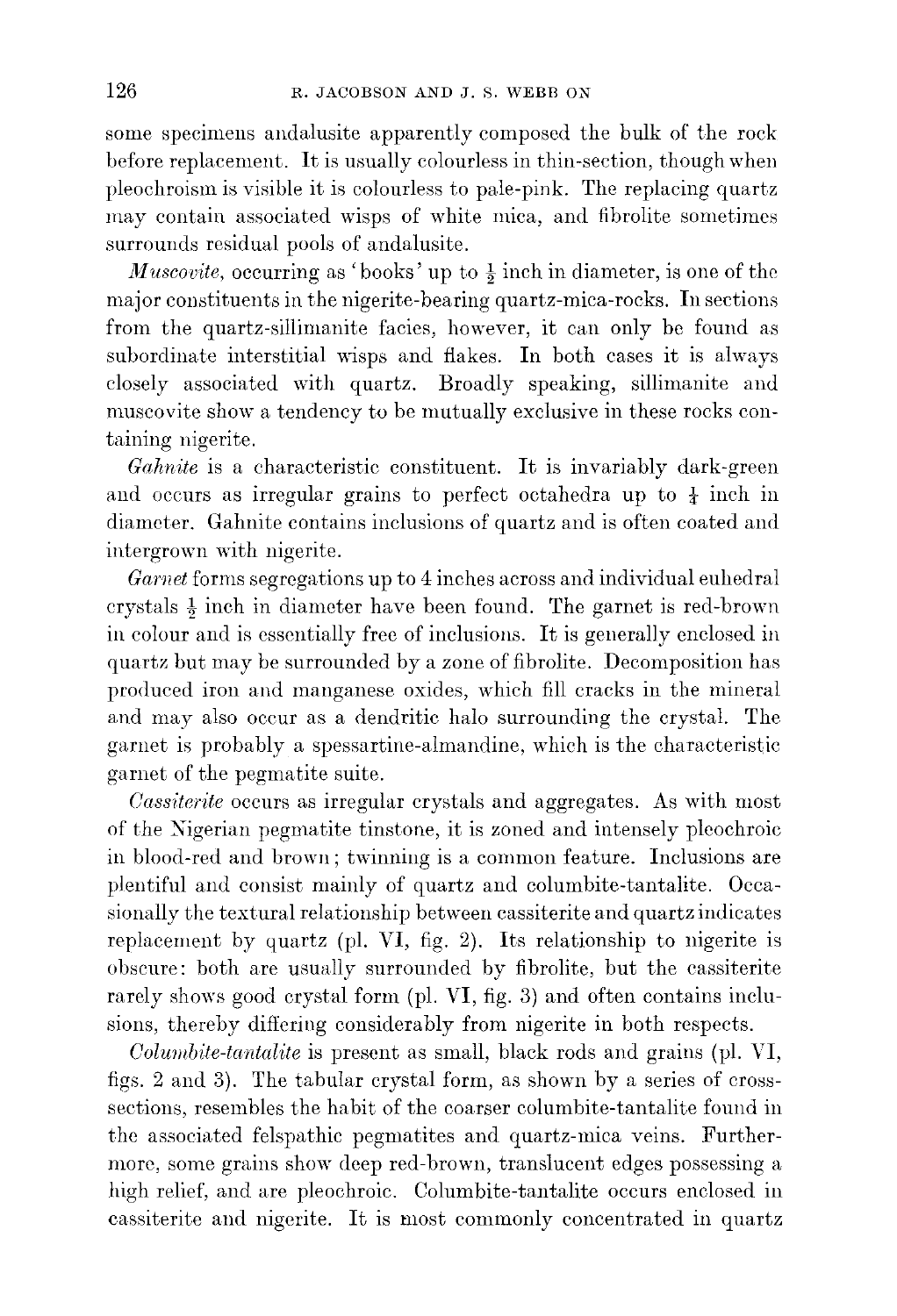near cassiterite, often surrounded by fibrolite. In one slide, a crystal of columbite-tantalite was seen penetrating slightly into a euhedral crystal of chrysoberyl.

*Ohrysoberyl* is present in the quartz-sillirnanite-rocks as good platy crystals up to  $1\frac{1}{2}$  inches long (pl. VI, fig. 3). It is colourless to pale yellow, contains no inclusions and has not been affected by replacement. Chrysoberyl occurs enclosed in quartz and occasionally surrounded by a zone rich in sillimanite. A few crystals have been seen coated with nigerite.

*Apatite* is very subordinate, though widespread, and forms irregular pools of poorly shaped crystals in quartz.

### IV. PARAGENESIS.

A detailed paragenesis for the constituents of the nigerite-bearing quartz-sillimanite-rocks has not been attempted in view of the restricted nature of the field exposures and the consequent inadequate number of critical specimens. The available material, however, has provided sufficient data to justify certain interesting conclusions. A study of the relationships between the various mineral constituents shows that:

*(a)* Andalusite was one of the earliest minerals and is replaced to a considerable degree by quartz.

*(b)* Sillimanite formed after andalusite. The occurrence of fibrolite around residual pools of andalusite indicates that at least some of the alumina for sillimanite may have been acquired at the expense of andalusite.

*(c)* Garnet, chrysoberyl, gahnite, columbite-tantalite, nigerite, and cassiterite, all started to crystallize before most of the sillimanite. It is possible also that they started to crystallize in the order given, but there was considerable overlap in most cases. The position of columbitetantalite relative to cassiterite, nigerite, and sillimanite is established.

*(d)* Gahnite started to crystallize before nigerite, and nigerite continued to be deposited after gahnite had ceased to form, often as orientated overgrowths on the latter.

*(e)* Where muscovite is present in any quantity, sillimanite is either absent or subordinate. The concentration of potash in the solutions may have been one of the governing factors.

# V. CONCLUSION.

The nature of the available field exposures is not conducive to a complete interpretation of the origin of these interesting nigerite-bearing